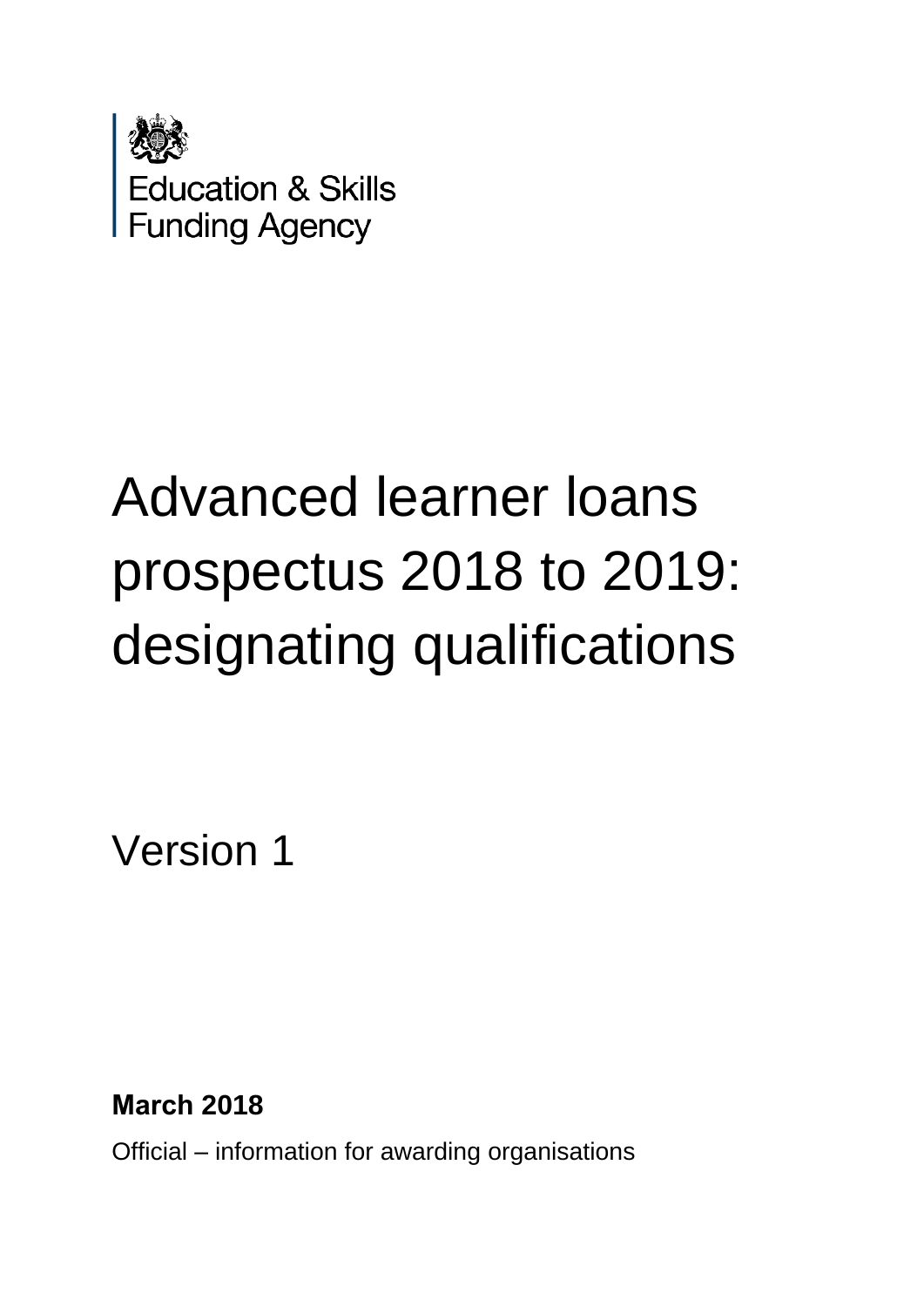# **Contents**

| <b>Introduction</b>                                               | $\mathbf{2}$   |
|-------------------------------------------------------------------|----------------|
| Which qualifications can be designated for loans?                 | 3              |
| Overview                                                          | 3              |
| Qualifications that are automatically designated                  | $\overline{4}$ |
| Qualifications that you need to notify us about                   | 4              |
| Step 1: Is the qualification within the remit of loans?           | 5              |
| Step 2: Does the qualification meet the size threshold for loans? | 6              |
| Step 3: Information about the qualification                       | 8              |
| Notifying us                                                      | 10             |
| Publishing the loans offer                                        | 11             |
| Managing the loans offer                                          | 11             |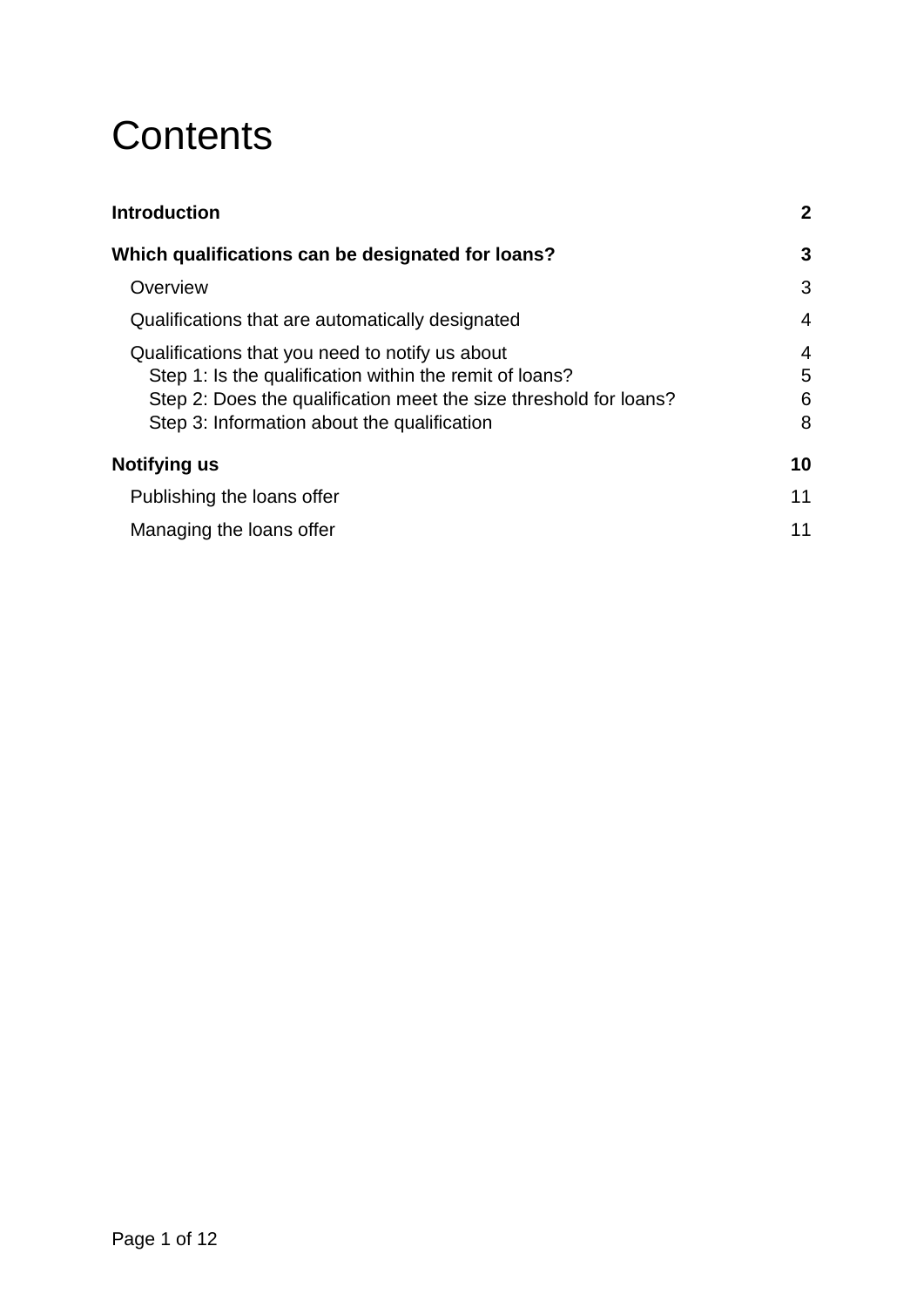# <span id="page-2-0"></span>**Introduction**

- 1. This prospectus sets out how you (awarding organisations) can notify us of qualifications for the advanced learner loans (loans) offer for the 2018 to 2019 funding year. The 2018 to 2019 funding year runs from 1 August 2018 to 31 July 2019.
- 2. Loans are available for individuals to undertake designated qualifications at levels 3 to 6, with an eligible training organisation in England. They are available for individuals aged 19 or above when they start their qualification. Learners aged 19 to 23 retain a legal entitlement to full funding for their first level 3 qualification.
- 3. Loans provide a source of fees support for learners, allowing them to study specified qualifications. The **[Student Loans Company](http://www.lpservices.slc.co.uk/)** will work out a monthly payment profile for these fees across the learning duration, and pay the training organisation each month.
- 4. For 2018 to 2019, we have not changed the qualifications that are available as part of the advanced learner loans offer. Qualifications will continue to be available in the loans offer, if they are available for delivery in 2018 to 2019.
- 5. We have not changed the criteria we apply to designate qualifications for loans. In the loans process, you need to tell us to add relevant qualifications to loans.
- 6. This prospectus does **not** cover the following areas:
	- adult education budget (AEB)
	- apprenticeships
	- contracting: see the **[Register of Training Organisations](http://skillsfundingagency.bis.gov.uk/providers/newproviders/)**
	- learner eligibility and entitlement: see our **[funding rules](https://www.gov.uk/government/publications/adult-education-budget-funding-rules-2018-to-2019)** and **[Advanced](https://www.gov.uk/government/publications/advanced-learner-loans-funding-rules-2018-to-2019)  [Learner Loans Funding Rules 2018](https://www.gov.uk/government/publications/advanced-learner-loans-funding-rules-2018-to-2019) to 2019**
	- how maximum loan amounts are set: see our **[Maximum Loan Amounts](https://www.gov.uk/government/publications/maximum-loan-amounts-for-advanced-learner-loans-designated-qualifications-2018-to-2019)  [for Advanced Learner Loans Designated Qualifications 2018](https://www.gov.uk/government/publications/maximum-loan-amounts-for-advanced-learner-loans-designated-qualifications-2018-to-2019) to 2019**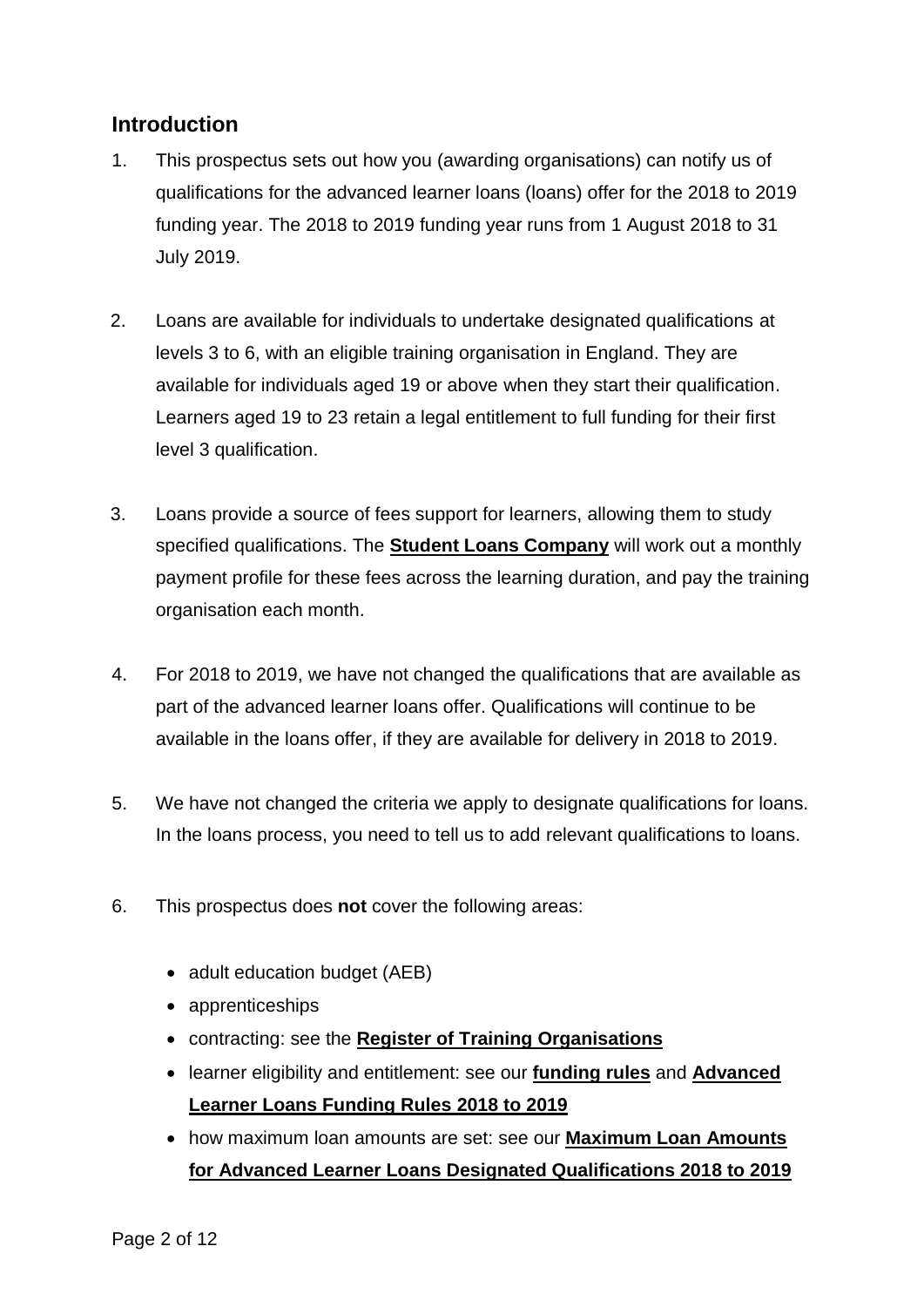- 7. Where your qualifications are part of the loans offer, we expect you to publicly promote your qualifications to your centres and to prospective learners. This includes providing learners with accessible information about your qualifications and the outcomes they support, so that learners can make an informed choice. You can do this through your website, or through the centres offering your qualifications.
- 8. If you have any queries about this document or our process to designate qualifications for loans, please email **Qualifications.ESFA@education.gov.uk**.

# <span id="page-3-0"></span>**Which qualifications can be designated for loans?**

#### <span id="page-3-1"></span>**Overview**

- 9. Qualifications designated for loans should deliver the outcomes described in paragraphs [14](#page-4-2) and [15.](#page-4-3) They should also benefit the economy, in line with the aspirations set out in the **[Industrial Strategy: building a Britain fit for the](https://www.gov.uk/government/publications/industrial-strategy-building-a-britain-fit-for-the-future)  [future](https://www.gov.uk/government/publications/industrial-strategy-building-a-britain-fit-for-the-future)**. To enable this, the loans offer will continue to focus on technical qualifications that support clear routes into and through employment, and progression to higher-level skills.
- 10. The (further education) qualifications in scope for loans are those at:
	- levels 3 to 6 that are part of the **[Regulated Qualifications Framework](https://ofqual.blog.gov.uk/2015/10/01/explaining-the-rqf/)  [\(RQF\)](https://ofqual.blog.gov.uk/2015/10/01/explaining-the-rqf/)** and offered by awarding organisations recognised by the Office of the Qualifications and Examinations Regulator (Ofqual)
	- level 3 that are Access to Higher Education (HE) diplomas and offered by organisations recognised as **[Authorised Validating Agencies](https://www.accesstohe.ac.uk/HowCourses/AVA-profiles/Pages/Default.aspx)** by the Quality Assurance Agency (QAA)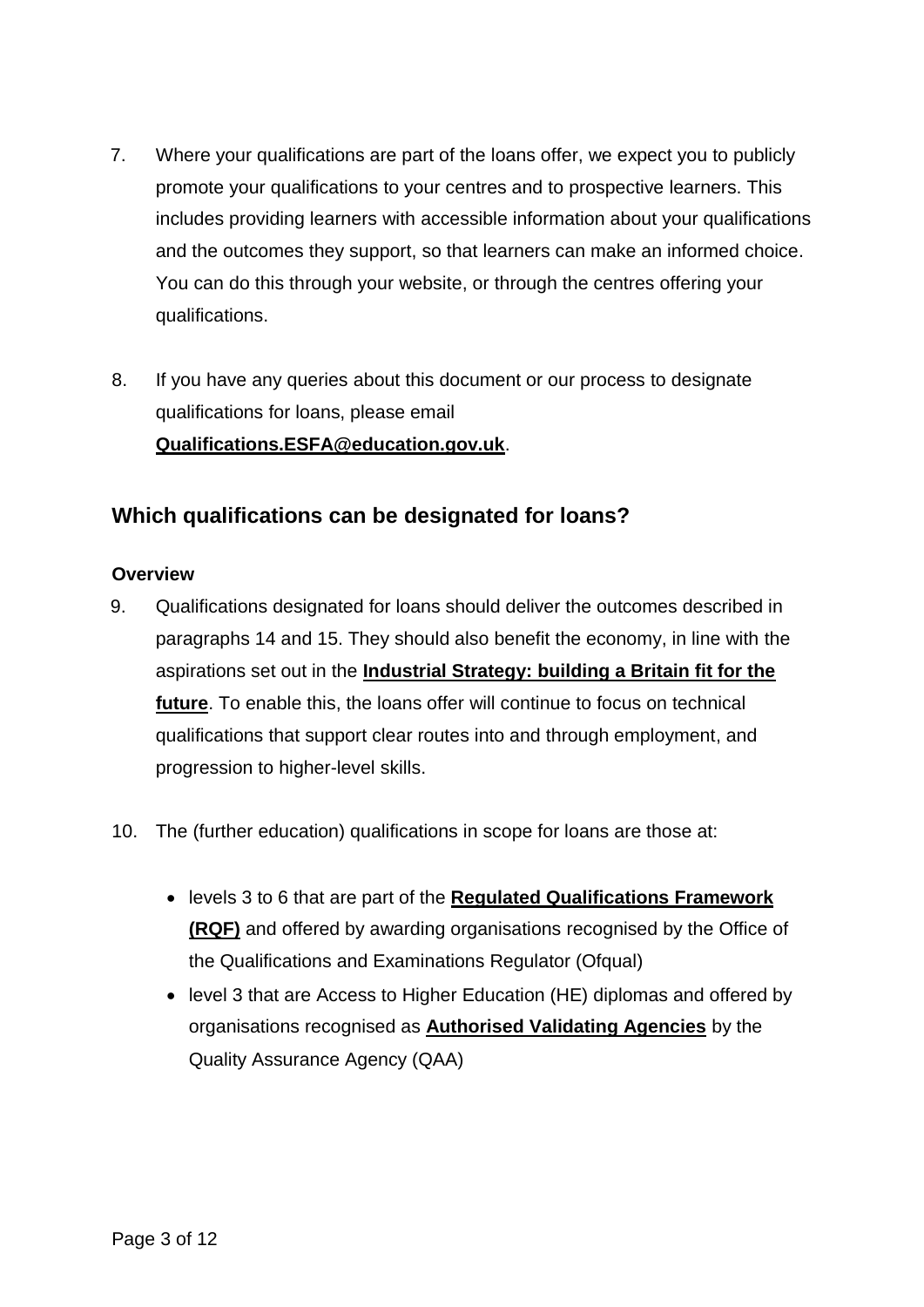11. Qualifications designated for loans are set a maximum loan amount. This is in line with the methodology and matrix set out in the **[Maximum Loan Amounts](https://www.gov.uk/government/publications/maximum-loan-amounts-for-advanced-learner-loans-designated-qualifications-2018-to-2019)  [for Advanced Learner Loans Designated Qualifications 2018](https://www.gov.uk/government/publications/maximum-loan-amounts-for-advanced-learner-loans-designated-qualifications-2018-to-2019) to 2019.**

#### <span id="page-4-0"></span>**Qualifications that are automatically designated**

12. We will automatically designate the following qualifications for the Loans offer.

- QAA Access to HE diplomas
- GCE A-levels and AS-levels
- Tech level and applied general qualifications the Department for Education (DfE) recognises in its 2020 **[16 to 19 Performance Tables](https://www.gov.uk/government/collections/performance-tables-technical-and-vocational-qualifications)**

You do not need to notify us if you offer these qualifications and you want them in the loans offer.

13. If you have made a submission to DfE for its **[16 to 19 Performance Tables](https://www.gov.uk/government/collections/performance-tables-technical-and-vocational-qualifications)**, we will confirm the designation when this process completes.

#### <span id="page-4-1"></span>**Qualifications that you need to notify us about**

- <span id="page-4-2"></span>14. You can ask us to designate a qualification on the RQF that is not automatically designated for loans, as long as you have designed it to support one of the following outcomes.
	- Progression to and through higher-level technical skills in the context of skilled employment – see paragraph [15](#page-4-3)
	- Direct entry to a specific job role
	- Continuing professional development in a specific occupation
	- Upskilling or reskilling in an occupational area
- <span id="page-4-3"></span>15. Qualifications that support progression for higher level technical skills must:
	- have a clear focus on a particular occupational area
	- be clear about how they support progression into that occupational area through skilled employment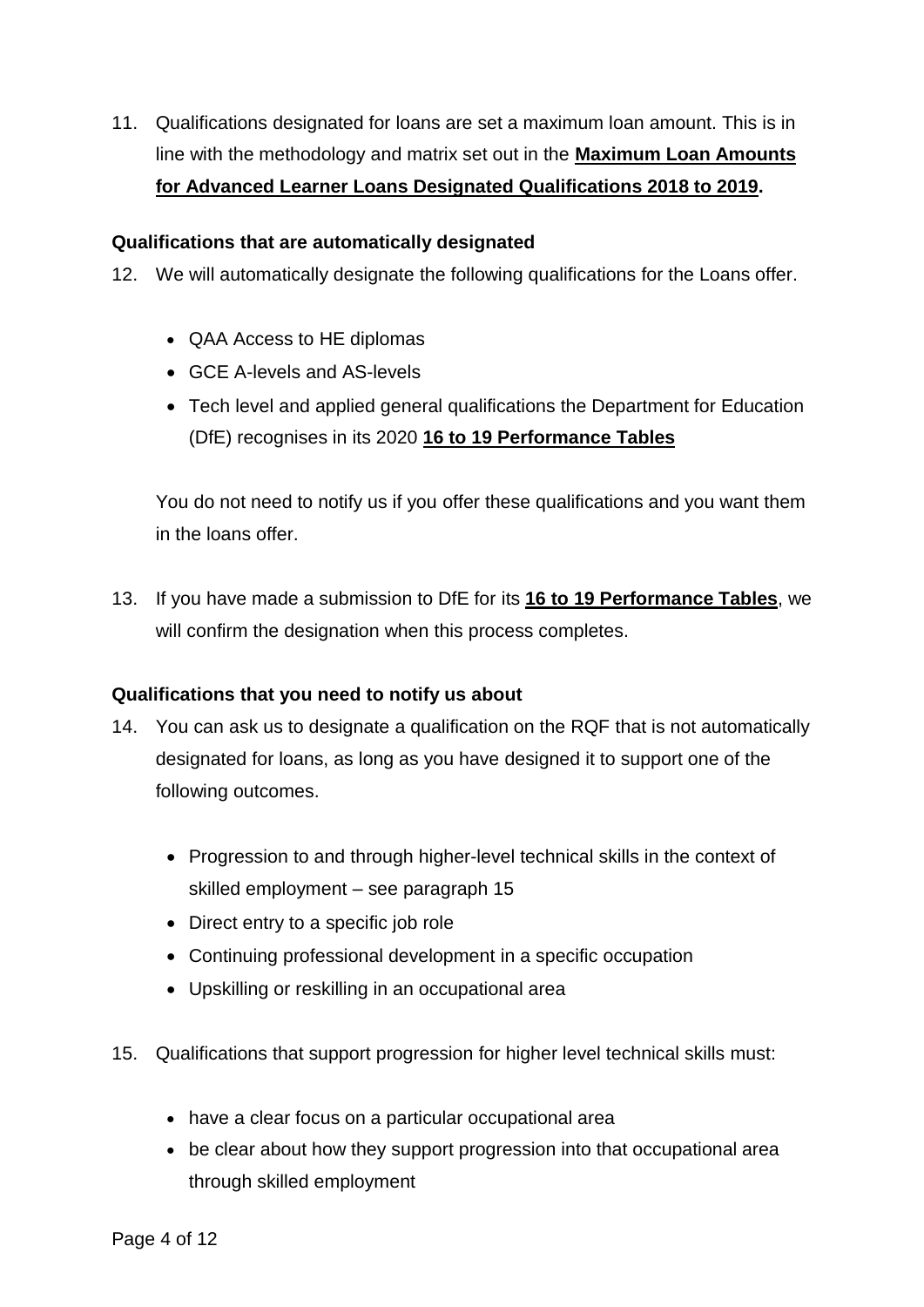16. When we receive a notification for a qualification, we follow three steps to decide whether to designate it for loans.

#### <span id="page-5-0"></span>**Step 1: Is the qualification within the remit of loans?**

- 17. Regulated qualifications are in scope to be designated if they are:
	- available in England
	- available for learners aged 19 and over
	- at levels 3 to 6
	- offered by awarding organisations recognised by Ofqual or QAA
	- offered by awarding organisations who regularly upload data to the personal learning record in line with the **[Awarding Organisation](https://www.gov.uk/government/publications/learning-records-service-awarding-organisations)  [Agreement](https://www.gov.uk/government/publications/learning-records-service-awarding-organisations)**, including the learning records service data management policy
- 18. We will not accept a qualification that falls into one of the following categories.
	- $\bullet$  It is a licence to practise see paragraph [19](#page-5-1)
	- It provides the training to meet employers' legislative responsibilities such as health and safety, first aid or food safety
	- $\bullet$  It is part of [HE provision](http://www.hefce.ac.uk/workprovide/hefe/fund/) for example, a degree, a higher national qualification or a level 5 diploma in education and training
	- It has been designed to be used as part of end-point assessment for an approved apprenticeship standard in England
	- It is not subject to regulation by Ofqual or QAA
	- It is specific to one employer, or is a vendor qualification linked to a particular employer or commercial system.
- <span id="page-5-1"></span>19. We define licence to practise as where it is a legal (or statutory) requirement for all practitioners to obtain a licence that confirms the licence holder meets prescribed standards of competence. This includes situations where it is unlawful to carry out a specified range of activities for pay, without first having obtained a licence.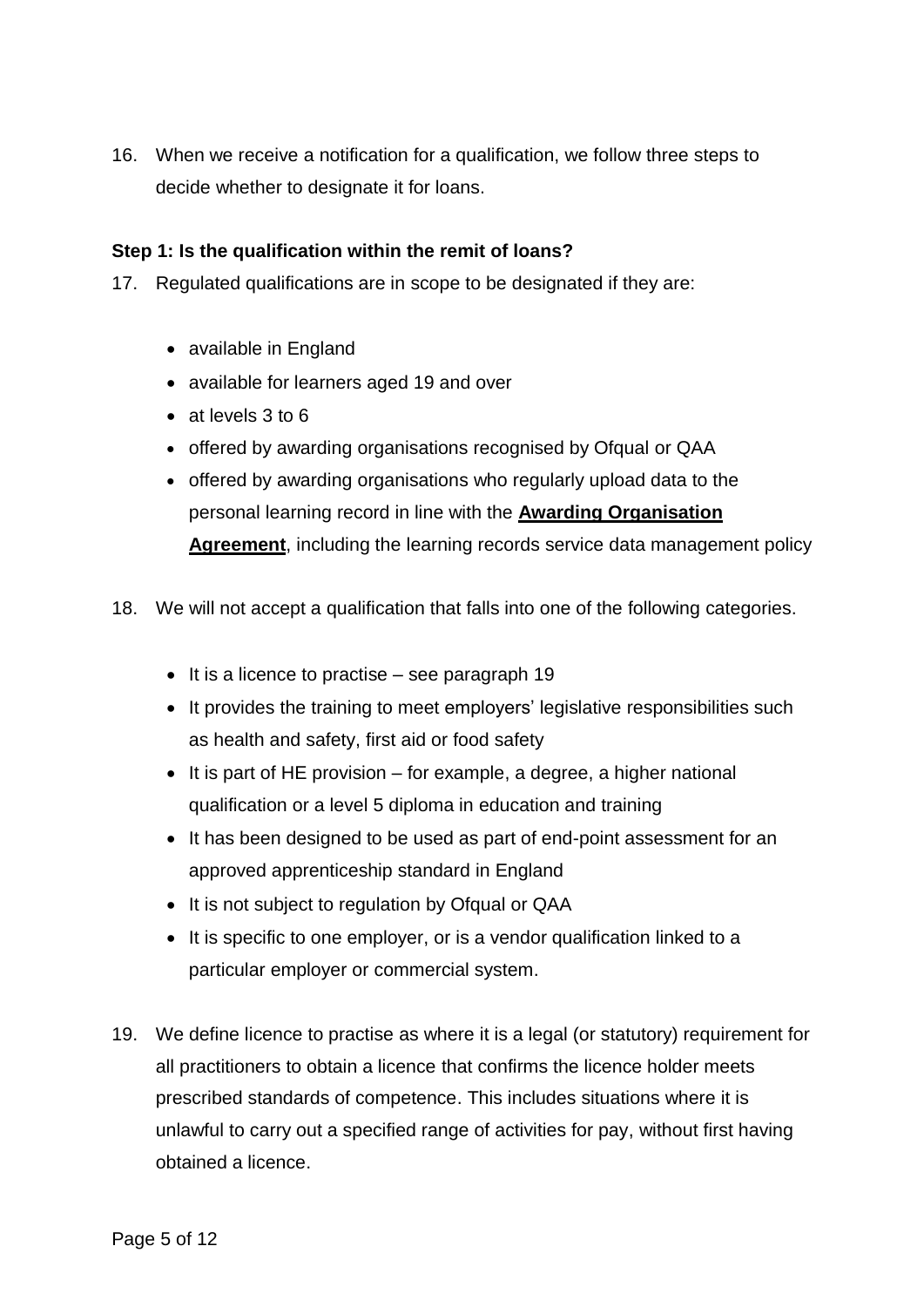#### <span id="page-6-0"></span>**Step 2: Does the qualification meet the size threshold for loans?**

- 20. From the funding year 2017 to 2018, we stopped using a credit threshold to designate qualifications for loans. This does not affect qualifications that were designated for loans in 2016 to 2017 based on their credit value. These qualifications remain in the loans offer for 2018 to 2019.
- 21. Qualifications must be over a size threshold to be designated for loans. This means they can deliver meaningful learning, and learners can demonstrate the attainment of skills, knowledge and understanding. We will consider exceptions to this size threshold in order to enable certain qualifications at level 4 to 6 to be included in the loans offer. Paragraphs [24](#page-6-1) to [31](#page-8-1) provide further information on this.
- 22. For 2018 to 2019, the minimum size threshold for a new qualification to be designated for loans is 150 guided learning hours (GLH).
- 23. We will take the GLH you have stated for the qualification on **[Ofqual's](http://register.ofqual.gov.uk/)  [Register of Regulated Qualifications](http://register.ofqual.gov.uk/)**. At the point of designation, we will take the most up-to-date entry you have made for the qualification's GLH.
- <span id="page-6-1"></span>24. For the funding year 2018 to 2019, we will consider an exception to the size threshold of 150 GLH, where the qualification meets all of the criteria below.
	- a. It is at level 4, level 5 or level 6 we will not consider exceptions at level 3 or below
	- b. It is between 45 GLH to 149 GLH
	- c. It maps to one of the 15 technical routes see paragraph [27](#page-7-0)
	- d. It is in a particular occupational area and supports one of the following outcomes
		- It is a particular requirement for a specific occupation
		- It supports specialisation or the need to upskill within an established profession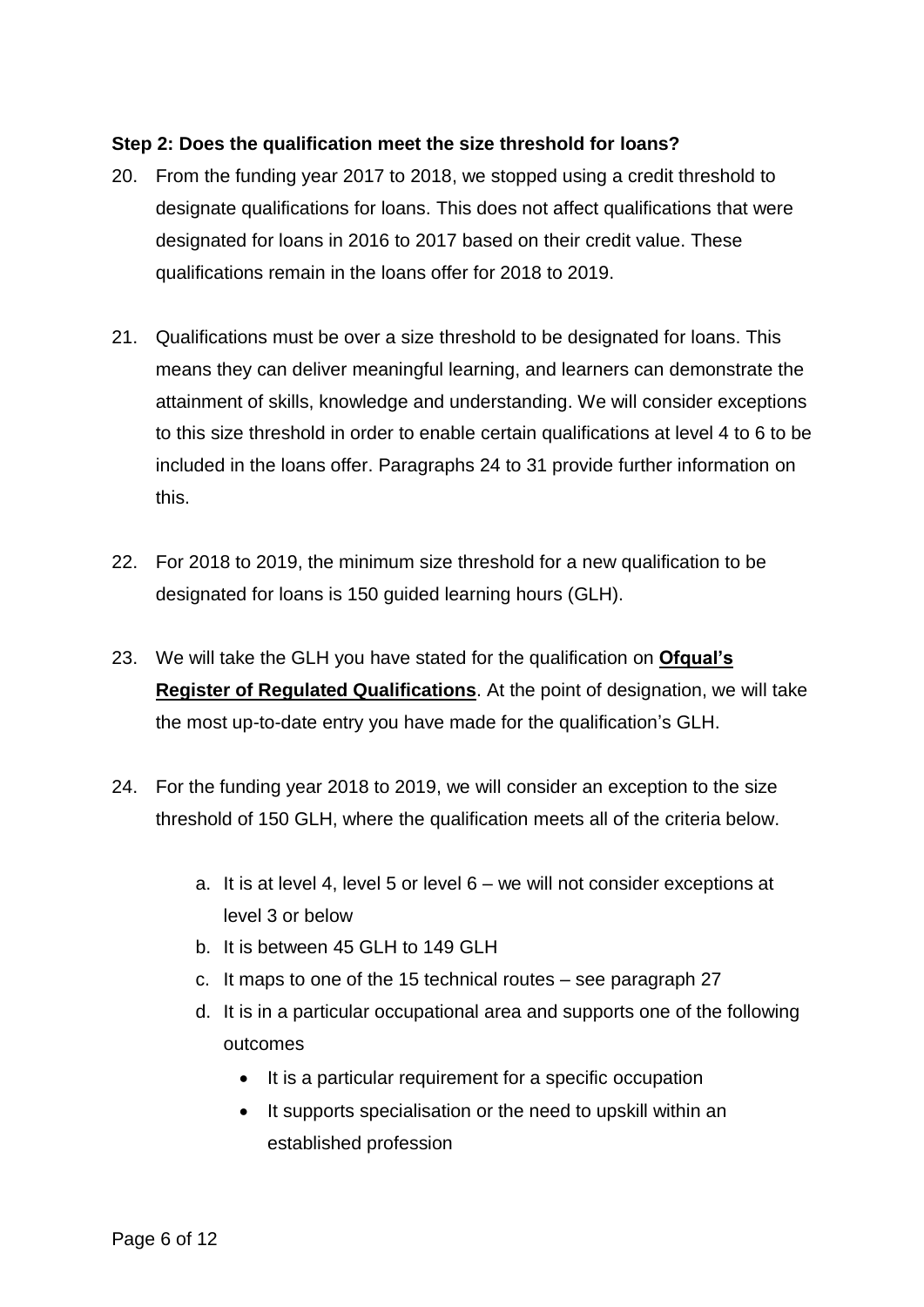- It meets a specific higher-level skills gap in a named occupational area
- <span id="page-7-2"></span>25. For us to consider the qualification as an exception, you must give some extra information in the notification form, and include a statement that explains and evidences all of the following.
	- Which of the 15 technical routes the qualification aligns to  $-$  see paragraph [27](#page-7-0)
	- Which standard occupational classification (SOC) or occupation the qualification maps to
	- Which of the outcomes listed in paragraph [24,](#page-6-1) bullet (d) the qualification supports
	- An explanation about how the qualification supports the outcomes listed in paragraph [24,](#page-6-1) bullet (d)
	- Evidence that the qualification supports the outcomes that you have listed – see paragraph [26](#page-7-1)
- <span id="page-7-1"></span>26. You must use evidence that already exists when providing evidence that the qualification supports the outcomes you have listed rather than collect letters of support. For example, you could use:
	- a link to a professional body website that references the qualification title at the level that you are submitting
	- a selection of links to a job advert that reference the requirement of a particular qualification – you do not need to provide more than 10 examples
	- a link to evidence that the qualification has been designed to respond to a higher level skills gap, such as local skills strategy, a sector specific strategy, or industry specific strategy
- <span id="page-7-0"></span>27. Where a qualification maps to a technical route, this is not a confirmation that a qualification will be included in a technical route being developed as part of the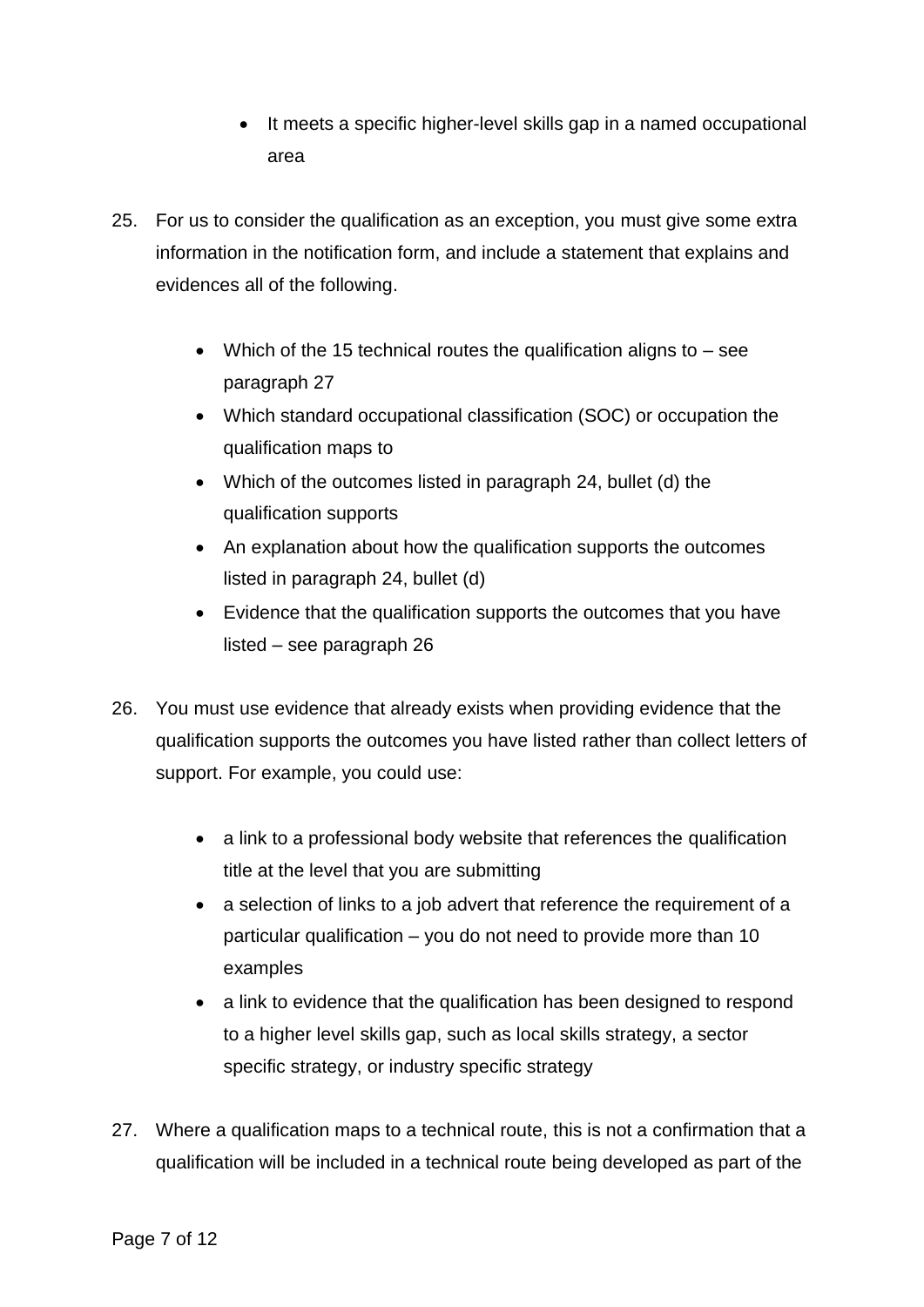technical education reforms. DfE are **[reviewing education at levels 4 and 5](https://www.gov.uk/government/news/level-4-5-technical-education-to-be-reviewed)**, to understand how it can address the needs of learners and employers.

- 28. You must make sure that your approved centres have the necessary occupational capacity and capability, adequate resources, and the assessment experience and expertise to deliver the qualification. They must also have appropriate quality assurance processes and policies in place.
- 29. As part of this exception process, we will not consider qualifications that are smaller in size and share the content of another larger qualification already in the loans offer. If you want to replace the larger qualification in the offer with a smaller one, you must provide the details of the larger qualification including the qualification reference and title. We can then remove the larger qualification, so the qualification below the size threshold is included.
- 30. We will not consider qualifications whose only purpose is to support progression to higher-level education, and which do not lead into skilled employment.
- <span id="page-8-1"></span>31. During the 2018 to 2019 funding year, we will monitor the qualifications that you submit as part of the exception process, and their take-up by learners.

#### <span id="page-8-0"></span>**Step 3: Information about the qualification**

- 32. To confirm your qualification, we will check its specification. We will also check that you have made information about the qualification and the expected learning outcomes available to learners who may be considering taking out a loan. This information should be clear, concise and accurate, so that the learner is able to identify why they should choose one qualification over another. To make sure this information is accessible and easy to understand, we recommend you write it in plain English.
- 33. When you notify us, please include a hyperlink to where you publish this information online. We will make this link available through the learner-facing **[Loans Catalogue](https://www.gov.uk/government/publications/advanced-learner-loans-qualifications-catalogue)**, and we will share it with the National Careers Service. The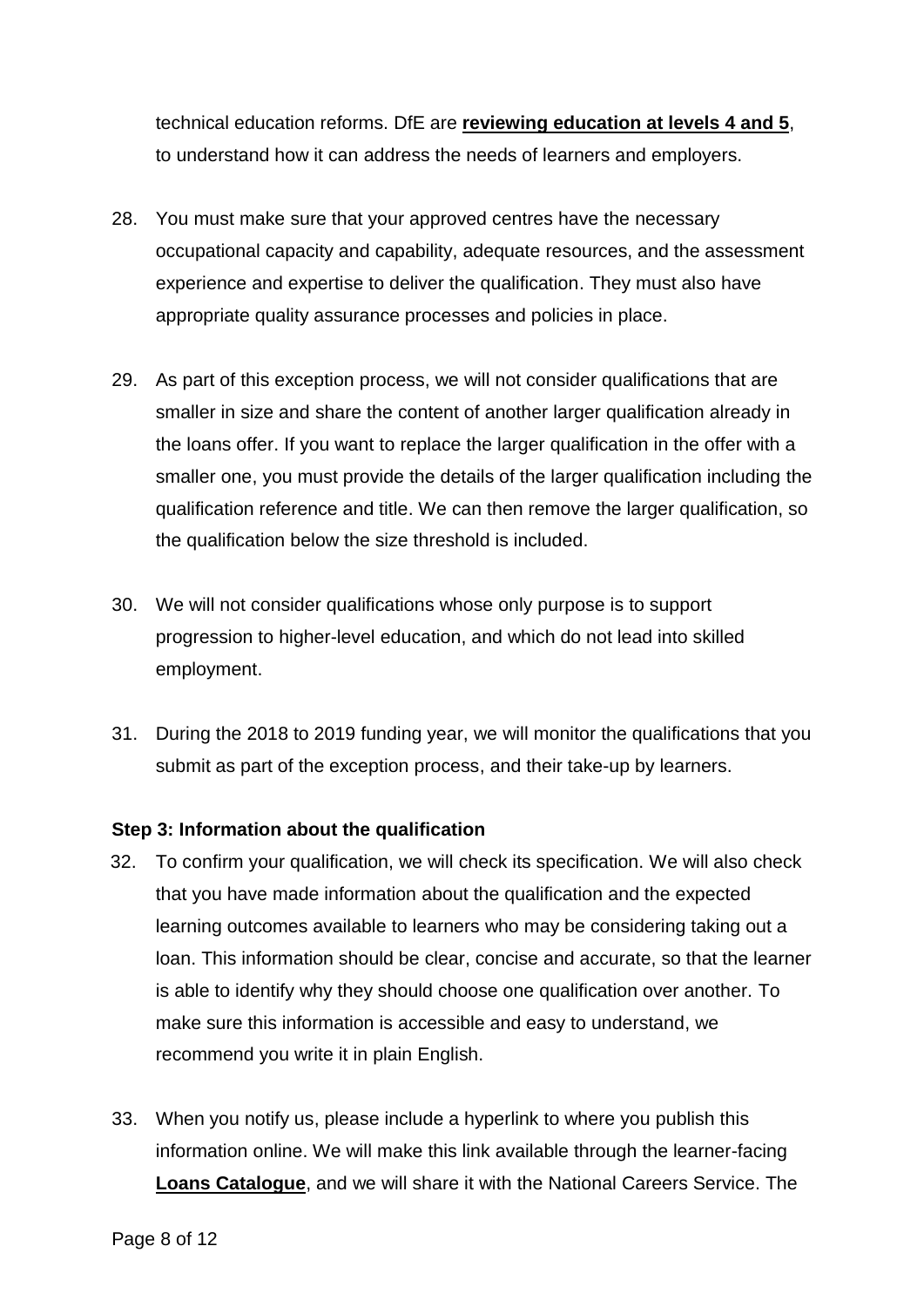loans catalogue contains information on qualifications designated for the funding year 2018 to 2019.

- 34. We will not ask for evidence of recognition or endorsement, but it is helpful for learners to see a clear reference to any organisations that support the qualification. You may want to make learners aware if a qualification:
	- will lead to professional body membership
	- is endorsed by a major employer in that occupational area
	- is recognised by an HE institution for progression purposes

| <b>What to include</b>         | <b>Value to learner</b>                           |
|--------------------------------|---------------------------------------------------|
| The qualification's content,   | They can see the knowledge, skills and            |
| structure and outcomes         | competencies they will develop                    |
| An explanation of how the      | They can see the progression opportunities in     |
| qualification supports the     | the job role(s) or occupation, and/or the         |
| identified outcome(s)          | subjects, qualifications and apprenticeships they |
|                                | can go on to study at the next level              |
| Comparison to similar          | They can decide which qualification is            |
| qualifications you offer       | appropriate for them                              |
| Other ways to achieve the      | They can decide which route would be best for     |
| same outcome                   | them, for example a qualification by taking out a |
|                                | loan or an apprenticeship                         |
| Reference to organisations     | They can see that the qualification will support  |
| that support the qualification | their entry into HE, into employment or to gain   |
|                                | membership status with professional bodies        |
| The UCAS points tariff the     | They can see how it will support a HE             |
| qualification attracts, if it  | application                                       |
| has them                       |                                                   |

35. The table below details the information you should include.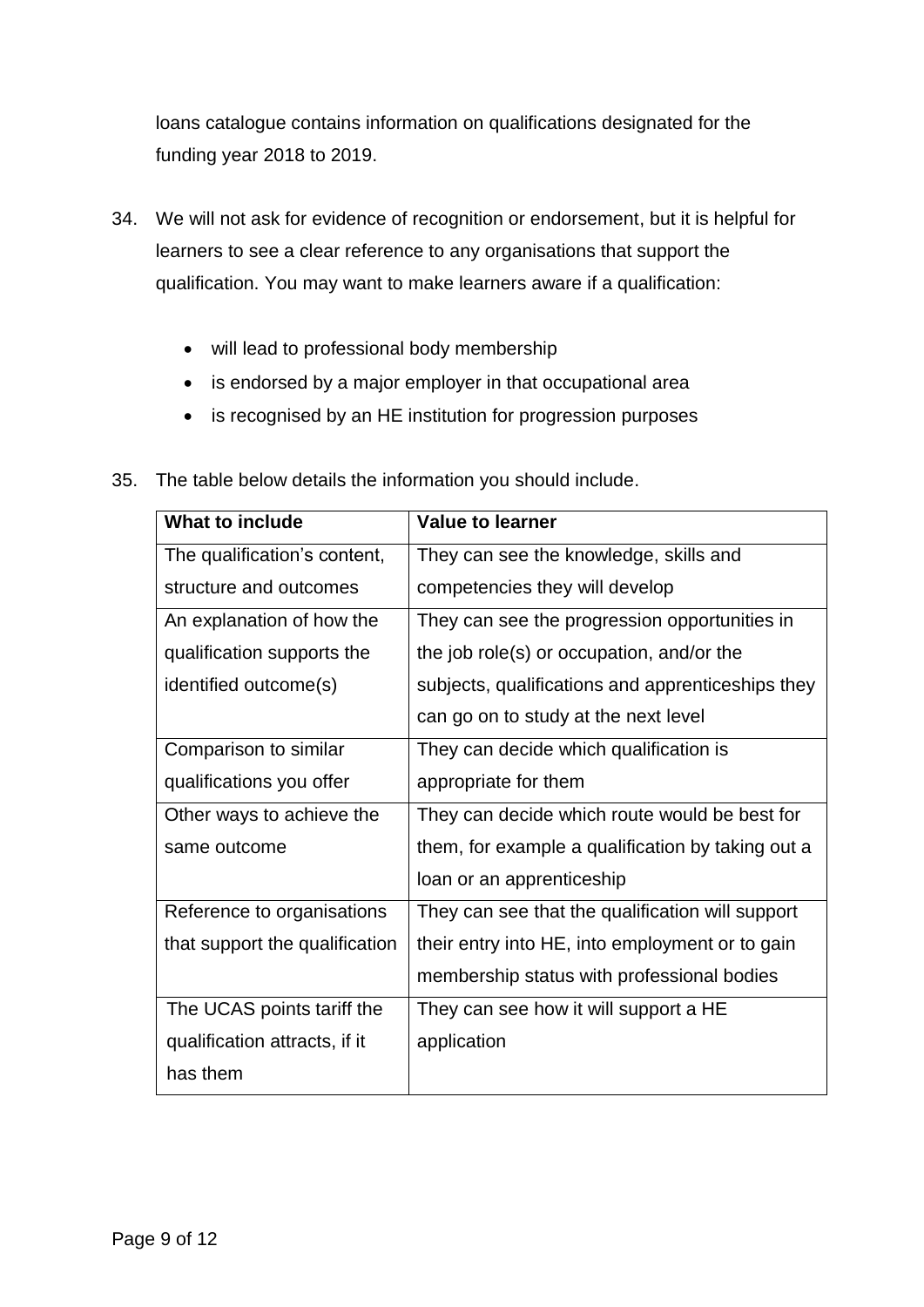# <span id="page-10-0"></span>**Notifying us**

- 36. You need to complete the **[notification form for Advanced Learner Loans](https://www.gov.uk/government/publications/designating-qualifications-for-advanced-learner-loans)** with all of the information we need, and email it to **Qualifications.ESFA@education.gov.uk**.
- 37. The loans process happens every month, as shown in the figure below.



- 38. From March 2018, we will accept nominations for the loans offer in the funding year 2018 to 2019. This process will run until May 2019. Alongside this, we will continue to accept nominations for the 2017 to 2018 loans offer until 1 May 2018.
- 39. Any qualifications that you nominate must meet the criteria set out in this prospectus. This includes making sure each qualification has at least 150 GLH, unless you are notifying us of an exception between 45 GLH to 149 GLH at levels 4 to 6.
- 40. To nominate qualifications, you must follow the instructions below and send us the form by **midnight** on the **first Tuesday of the month**.
	- Use one form for all the qualifications you notify each month. You need to provide all the information requested. Without this information, we cannot confirm the qualification as part of the loans offer.
	- Include a working hyperlink to the qualification information. This must be a link to the webpage where the information is available, not to a document.
	- If the qualification is at level 4 or above and is below the size threshold of 150 GLH, make sure you give us the additional evidence (please refer to paragraphs [25](#page-7-2) and [26\)](#page-7-1).
	- Before you send the form, please check its contents are correct and that the qualification/s meet the requirements set out in this prospectus.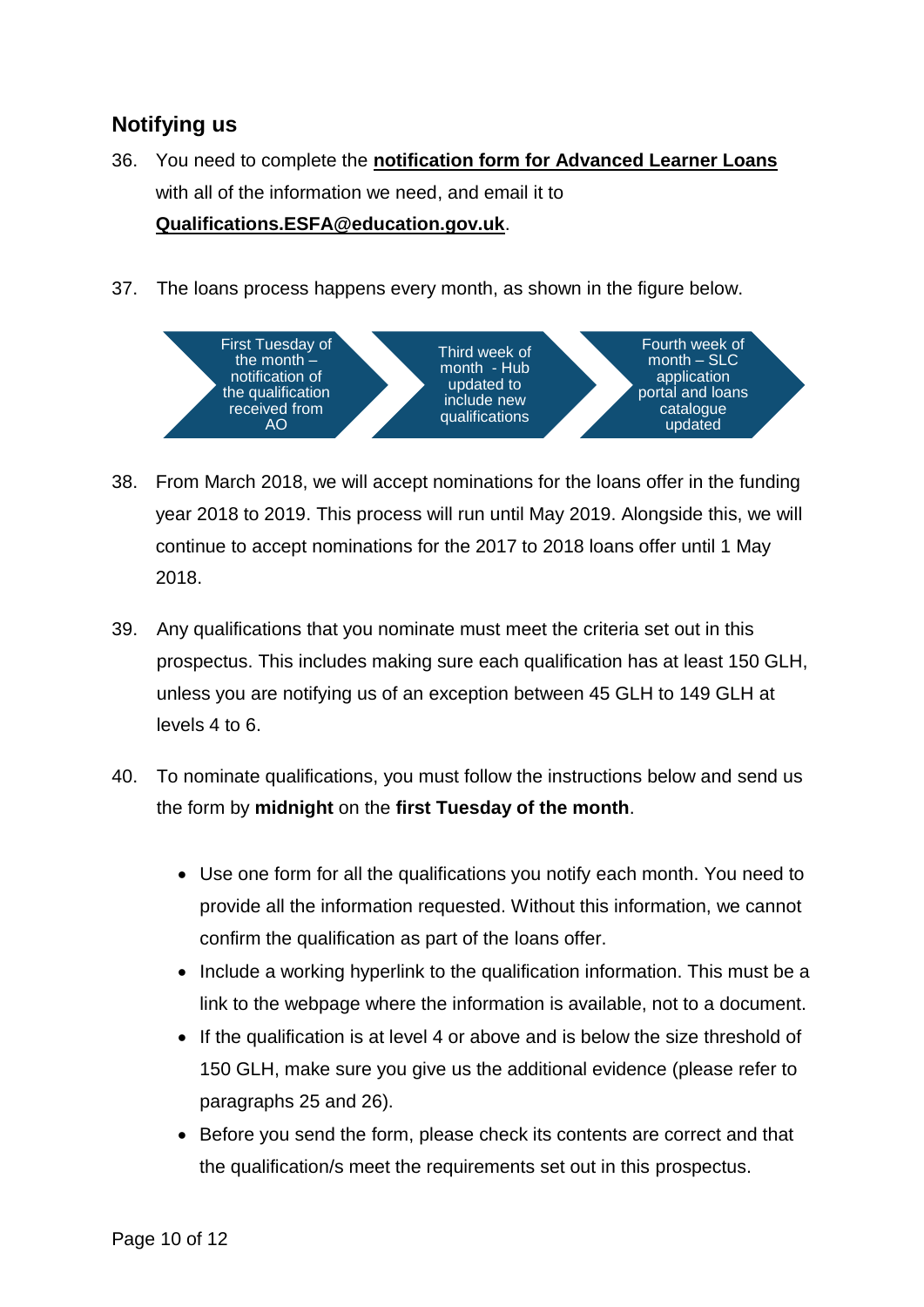- If you submit your form before the deadline, you can amend it. Please tell us in your email if your amended form replaces a form you have sent us earlier.
- 41. We will only write to you if we need to clarify something or at the end of the process if we are not designating your qualification. If we do not designate a qualification, we will explain why.

# <span id="page-11-0"></span>**Publishing the loans offer**

- 42. Once we designate a qualification, we will add it to the **[Hub](https://des.imservices.org.uk/Pages/default.aspx)** as part of the second update of the Hub in that month. You can see the updated schedule for the Hub **[on GOV.UK](https://www.gov.uk/government/publications/data-collection-maintenance-schedule-for-2014-to-2015)**. Once we update the Hub, we will transfer the same information to the Student Loans Company, because it uses this information to check learner eligibility for loans. We will then update the **[Loans Catalogue](https://www.gov.uk/government/publications/advanced-learner-loans-qualifications-catalogue)** in the last week of the month.
- 43. In the learner-facing loans catalogue, we will include the qualification's maximum loan amount, and the link you have given to the qualification information.
- 44. You must make sure that your hyperlinks work, for both new qualifications that you submit and those that are already designated for loans. If you would like us to update a link already published in the loans catalogue, please use the **[notification form for Advanced Learner Loans](https://www.gov.uk/government/publications/designating-qualifications-for-advanced-learner-loans)**. Where a link is no longer working, we will remove the link from the catalogue.
- 45. If we designate a qualification after 1 August 2018, we will backdate its availability to 1 August 2018, or to its operational start date if that is later.

### <span id="page-11-1"></span>**Managing the loans offer**

46. We will monitor changes to the size and sector subject area of qualifications. If you amend a qualification and it becomes ineligible, we will remove it from the